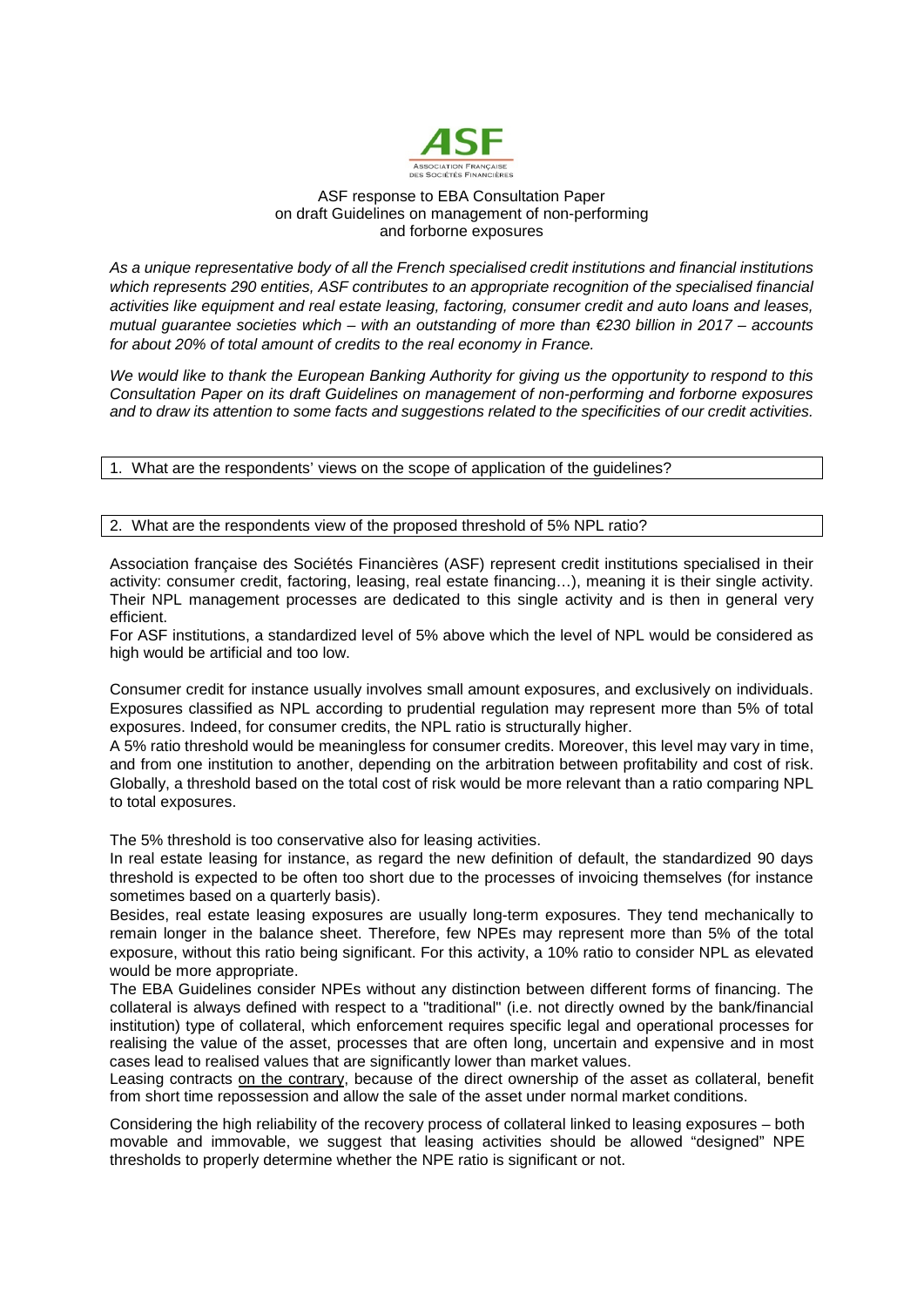**As a consequence, ASF globally considers that the NPL ratio threshold should not be standardly set at a level of 5% but should be reviewed in order to take into account the type of credit concerned and the base of reference.**

3. Do you see any significant obstacles to the implementation date and if so, what are they?

A too close implementation date, associated with a too low NPL ratio threshold, could have brutal impacts on equipment and real estate markets, since institutions would be indirectly encouraged to realise "urgently" collaterals. We would suggest a progressive implantation process.

- 4. Does section 4.3.2 capture all relevant options available for credit institutions to implement their NPE strategy?
- 5. Do you see any significant obstacles to the operationalisation of the NPE strategy as described in chapter 5?

Association française des Sociétés Financières (ASF) don't see any specific obstacle to the described operationalisation of the NPE strategy. Most of the processes and actions required are already run by ASF specialised credit institutions.

Against this background, we simply underline that the framework imposed by the guidelines would represent an undue supplementary formal constraint.

However, ASF considers that an annual review of the whole NPE strategy would be too burdensome. This review should rather be aligned on the medium-term plan of the institution.

6. Does the viability assessment of forbearance measures capture all relevant aspects?

7. What are the respondents view on the proposed requirements for recognition of non-performing and performing/non-performing forborne exposures?

Concerning forbearance, EBA guidelines make a distinction between short-term and long-term measures. EBA gives specific criteria to assess the viability of the forbearance measures. In particular, credit institutions should systematically collect documented financial information from the customer in order to justify the measure undertaken.

For consumer credit activity (low duration, small amounts, exclusively individuals) for instance, such requirements are disproportionate. They are likely to complicate and hinder forbearance processes. Although favourable for them and at their request, this excess in formalism could finally exclude some costumers from the forbearance processes.

Besides, the distinction between short-term and long-term measures seems unsuitable as the probation period which determines the duration of the forbearance measure is already regulated. Forbearance measures generally extend the duration of the credit.

8. What are respondents view on the requirements on timelines of impairments and write-offs of NPEs?

9. Do you have any significant objection against the proposed threshold for property-specific valuation (EUR 300,000)?

The proposed threshold for property specific evaluation is far too low for real estate leasing activities, that are only open to corporates in France.

Almost all the contracts originated are above this amount. And even considering amortization in time, a large part of single exposures in French real estate lessors balance sheet is above 300 000 €. Then the cost of implementing property specific evaluation above 300 000 € would be disproportionally costly. We would suggest setting this threshold for property-specific valuation much higher than EUR 300,000, at least EUR 1,000,000.